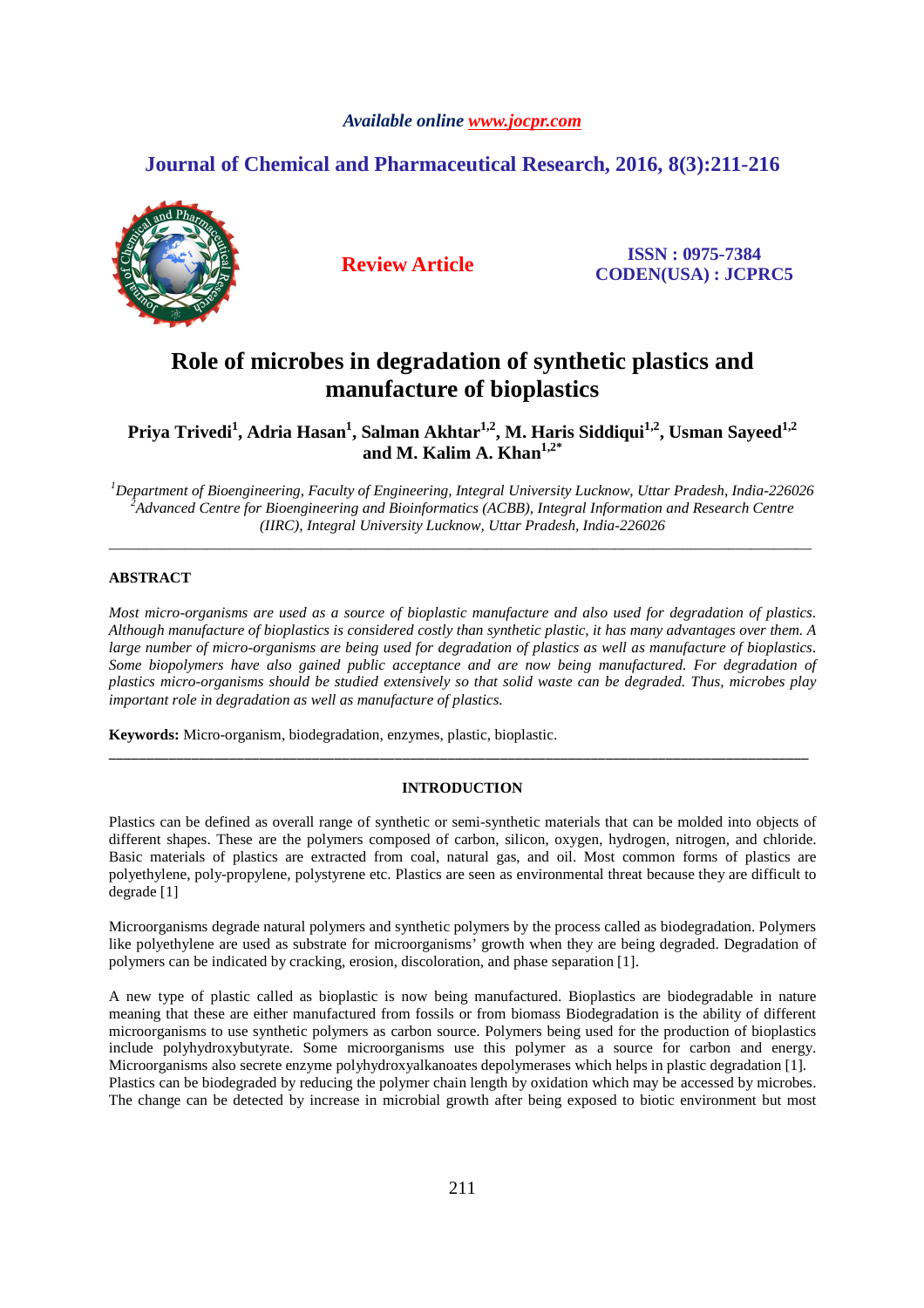importantly by CO2 production. In this review, we will try to focus on microbes studied to degrade plastics and advantages of using bioplastics over plastics.

\_\_\_\_\_\_\_\_\_\_\_\_\_\_\_\_\_\_\_\_\_\_\_\_\_\_\_\_\_\_\_\_\_\_\_\_\_\_\_\_\_\_\_\_\_\_\_\_\_\_\_\_\_\_\_\_\_\_\_\_\_\_\_\_\_\_\_\_\_\_\_\_\_\_\_\_\_\_

### **Factors involved in biodegradation of plastics**

Chemical and physical properties of plastics play important role in their biodegradation. Side chain possessing polymers are difficult to degrade when compared to polymers with no side chains. It should also be kept in mind that polymers with high molecular weight are difficult to degrade. Other factors involved in the biodegradation of polymers are their morphology, melting temperature, and degree of crystallinity. If the polymer is amorphous, then it will be degraded easily as compared to crystalline polymer. Polymers with high melting temperatures are difficult to biodegrade.

Thus if biodegradation of plastics is to be done at industrial level, all these factors should be kept in mind [2].

### **Degradation of plastics by microbes**

Several studies have been conducted in order to assess the ability of microbes in degrading plastics.

As early as in 1998, Oda *et al*., reported that bacterium *Alcaligenes faecalis* produces polycaprolactone depolymerase. He also isolated several polycaprolactone (PCL) degrading bacteria from soil. PCL is a biodegradable polymer, which can undergo degradation by aerobic and anaerobic microorganisms [3].

Furthermore, PCL was also reported to be degraded by fungi *Penicillium* and A*spergillus*. Strain ST-01 of *Aspergillus*, isolated from soil is reported to degrade PCL at incubation of 50°C for 6 days. In the case of Penicillium, strain 26-1 was studied and the results showed that PCL was degraded in 12 days by this strain. Fast enzymatic degradation of PCL by *Penicillium funiculosum* and *Aspergillus flavus* is also reported in amorphous region. Enzymes degrading PCL are lipase and esterases [2].

Plasticized polyvinyl chloride (pPVC) is vulnerable to microbial attack due to the presence of organic acid esters like dioctyl adipate (DOA) and dioctyl phthalate (DOP). Ester based plasticizers can be degraded by fungi and bacteria. If pPVC loses plasticizers because of microbial degradation, it leads to its failure [4].

Owing to this, Webb and his colleagues in 2000 studied colonization of fungus and biodegradation of pPVC under in-situ and ex-situ conditions. Their study reported that *Aureobasidium pullulans* established itself on pPVC between 25 and 40 weeks of exposure. Furthermore, after 80 weeks of exposure yeast and yeast like fungi, *Rhodotorula aurantiaca* and *Kluyveromyces spp*. was found to be established on pPVC [4].

Further studies conducted on A. pullulans demonstrated that A. pullulans can grow on undamaged pPVC as source of carbon. It degrades DOA and produces extracellular esterase. Many yeast isolated were not able to degrade DOA. Thus, this study demonstrated that fungus *A. pullulans* is important in degrading pPVC [4].

Polyester polyurethane (PUR) is degraded by both fungus and bacteria. In 2000, it was reported by Russell *et al*. that endophytic fungi can degrade synthetic polymer polyester polyurethane (PUR). It was reported that *Pestalotiopsis microspora* were growing on PUR and using it as sole source of carbon in aerobic as well as anaerobic conditions. Further characterization demonstrated that PUR was being degraded by serine hydrolase. Endophytes are microorganisms living in inner plant tissues and play important role in decomposition of plant after death of host tissue. Theses endophytic fungi are also able to degrade complex lignocellulose polymers suggesting that these organisms should be screened for their ability to degrade plastic which is also a complex polymer [5].

In another study conducted by Kathiresan in 2003, it was demonstrated that microbes from mangrove soil (bacteria as well as fungi) are able to degrade plastics but at a slower rate. These microbes comprised of gram negative and gram positive bacteria and eight species of fungi. Dominant species included *Streptococcus*, *Staphylococcus, Micrococcus* (Gram-positive), *Moraxella*, and *Pseudomonas* (Gram-negative) and two species of fungi (*Aspergillus glaucus* and *A. niger*). Thus, the work revealed that many plastic degrading microbes can be isolated from mangrove soil [6].

Moreover, mangrove soil from Niger delta was also studied for plastic degrading microbe population. Two *Aspergillus* species were isolated which were studied for degradation of Low-density polyethylene (LDPE) and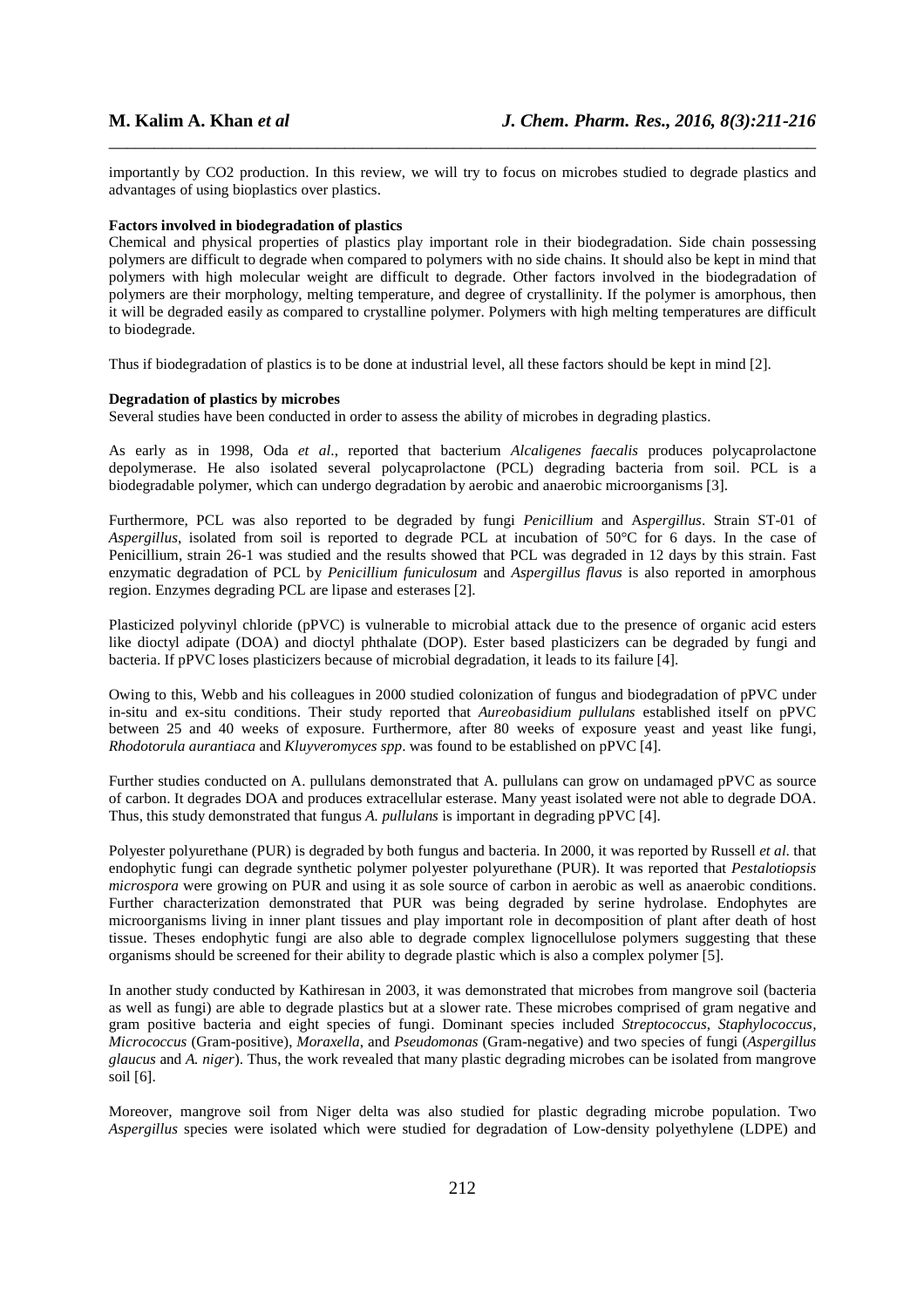high-density polyethylene (HDPE) films. The results obtained showed that the carbon source for the two *Aspergillus* species (*Aspergillus japonicus* and *Aspergillus terreus*) was polyethylene films. Thus, the results proved that fungi isolated form mangrove soil of Niger delta can be used for biodegradation of PE films. LDPE is the most common solid waste and accounts for 60% of total plastic production [7].

\_\_\_\_\_\_\_\_\_\_\_\_\_\_\_\_\_\_\_\_\_\_\_\_\_\_\_\_\_\_\_\_\_\_\_\_\_\_\_\_\_\_\_\_\_\_\_\_\_\_\_\_\_\_\_\_\_\_\_\_\_\_\_\_\_\_\_\_\_\_\_\_\_\_\_\_\_\_

The garbage sites in India are filled with plastics which are still not biodegraded out of which polythene is the most common source of solid waste, more studies should done to isolate microbes which are able to biodegrade polythene and other polymers. Studies should be designed to isolate microbes on their ability to degrade plastics. Some common plastic degrading microorganisms are listed in Table 1.

|  |  |  |  | Table 1: Plastic degrading microorganisms |
|--|--|--|--|-------------------------------------------|
|--|--|--|--|-------------------------------------------|

| <b>Microorganism</b>      | <b>Enzyme produced</b>        | Polymer degraded       | Reference            |
|---------------------------|-------------------------------|------------------------|----------------------|
| Alcaligenes faecalis      | Polycaprolactone depolymerase | Polycaprolactone (PCL) | Oda et al., 1998     |
| Aureobasidium pullulans   | Extracellular esterase        | Dioctyl adipate (DOA)  | Webb et al., 2000    |
| Rhizopus delemar          | Lipase                        | Polylactic acid        | Masaki et al., 2005  |
| Pestalotiopsis microspora | Serine                        | Polyurethane           | Russell et al., 2011 |
| Comomonas acidivorans     | Estrase                       | Polydiethylene adipate | Russell et al., 2011 |

### **Bioplastics: an alternative to plastics**

Plastics derived from renewable sources like oils, corn starch, vegetable fat etc. are referred to as bioplastics. They can also be made up using microorganisms, agricultural byproducts, starch, biopolymers etc.

### **Types of bioplastics**

There are different types of bioplastics being tried to be manufactured at large scale. Some of these are mentioned below.

**Starch-based bioplastics:** These are the most widely used bioplastics and these can also be manufactured at home [8]. Starch can absorb humidity which makes it suitable candidate for drug capsule production. Starch can also be processed thermo-plastically as sorbitol and glycerine can also be added to starch. Starch based bioplastics are sometimes mixed with biodegradable polyesters to produce polycaprolactone. These blends are biodegradable [9].

**Polylactic acid (PLA):** Corn and dextrose is used to produce polylactic acid which is transparent in nature. It carries same characteristics as petrochemical-based plastics and can also be produced using production method followed for conventional plastics. PLA is generally used in production of films, fibers, cups, and bottles [10].

**Poly-3-hydroxybutyrate (PHB):** Certain bacteria producing glucose and corn starch can is used for production of poly-3-hydroxybutyrate. It carries same characteristics as that of plastic polypropylene. South American sugar industry uses PHB in packing purpose. PHB can also be processed into transparent film and has melting point higher than 130°C and is biodegradable in nature [11].

Polyhydroxyalkanoates (PHA): These are linear polymers produced by bacterial fermentation of sugars and lipids. Bacteria produce it to store carbon and energy. At industrial level, the polymer is extracted from bacteria and is used in sugar fermentation. PHA is more ductile but less elastic, PHA is also biodegradable. PHA also has its application in the medical industry [12]

Polyamide 11 (PA 11): It is derived from natural oils and is under trade name Rilsan B, manufactured by Arkema. PA 11 is not biodegradable and its properties are similar to PA 12. PA 11 finds its application in automatic fuel lines, pneumatic airbrake tubing, flexible oil and gas pipes. Polyamide 410 (PLA 410) is derived from castor oil under trade name EcoPaXX and is manufactured by DSM. PA 410 has high melting point of approximately 250°C, has low moisture absorption, and is highly resistant to some chemical substances [13]

**Genetically modified bioplastics:** There is still no bioplastic produced which can be called as genetically modified. GM bioplastics would require use of GM crops. In future, some of second generation bioplastics manufacture methods might employ plant factory model which will use GM crops of GM bacteria to optimize efficiency.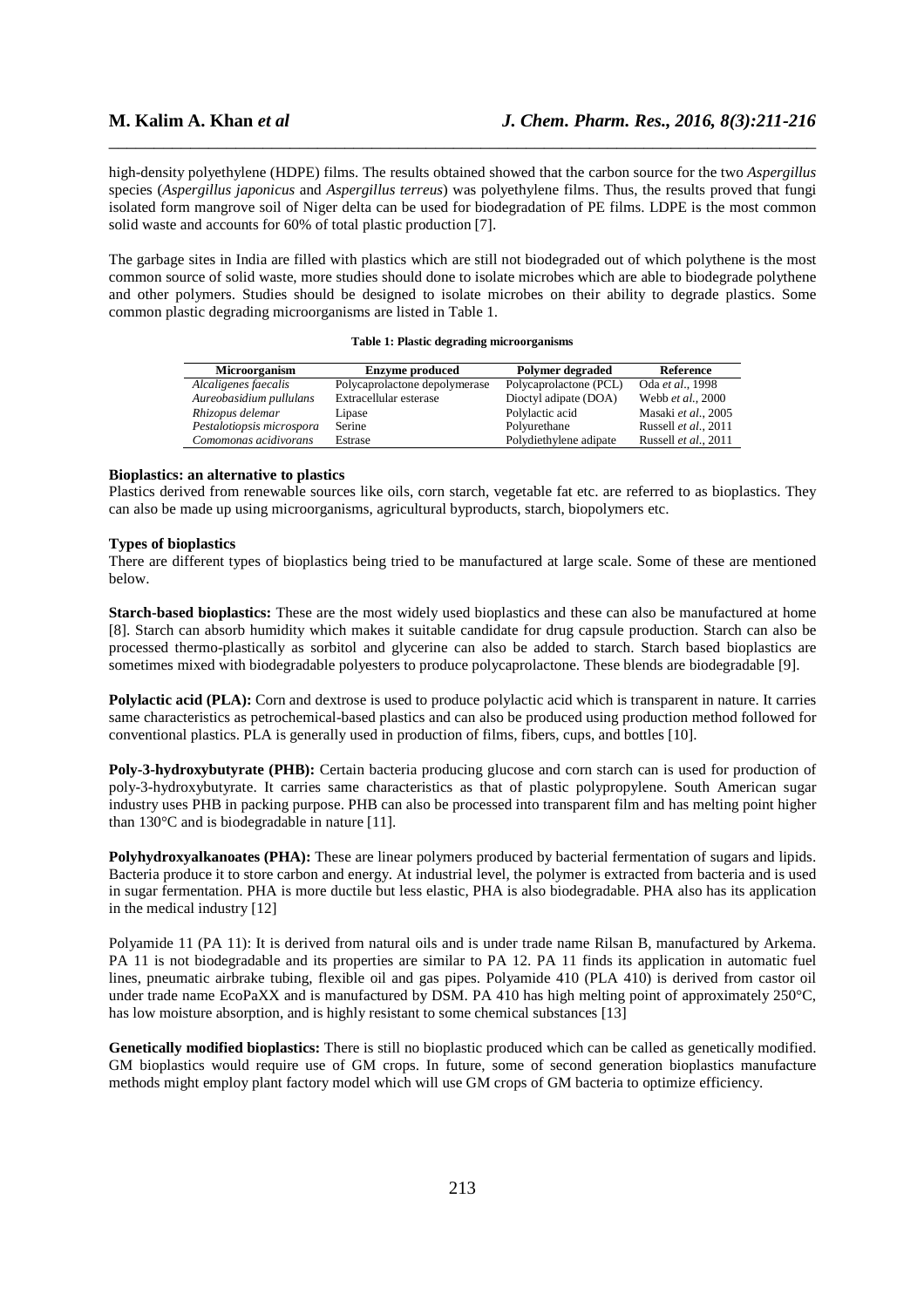**Polyhydroxyurethanes:** Polyhydroxyurethanes can be produced by reaction between polyamines and cyclic carbonates. These are usually isocyanate free and biodegradable. The cross-linked polyhydroxyurethanes can also be recycled and reprocessed by dynamic transcarbamoylation reactions.

\_\_\_\_\_\_\_\_\_\_\_\_\_\_\_\_\_\_\_\_\_\_\_\_\_\_\_\_\_\_\_\_\_\_\_\_\_\_\_\_\_\_\_\_\_\_\_\_\_\_\_\_\_\_\_\_\_\_\_\_\_\_\_\_\_\_\_\_\_\_\_\_\_\_\_\_\_\_

**Environmental Impact:** The environmental impact of bioplastics is usually debated, as there are many alternative metrics for "greenness" (e.g., water use, energy use, deforestation, biodegradation, etc.) and tradeoffs usually exist [14] the talk is additionally difficult by the actual fact that several differing types of bioplastics exist, every with totally different environmental strengths and weaknesses, therefore not all bioplastics will be treated as equal. The production and use of bioplastics is typically regarded as a a lot of property activity when put next with plastic production from crude oil (petroplastic), because it needs less fuel for its production and additionally introduces fewer, net-new greenhouse emissions if it biodegrades.

The use of bioplastics may end in less unsafe waste than oil-derived plastics, which stay solid for many years.

Petroleum is usually still used as a supply of materials and energy within the production of bioplastic. crude oil is needed to power farm machinery, to irrigate crops, to produce fertilizers and pesticides, to move crops and crop products to process plants, to method raw materials, and ultimately to provide the bioplastic. However, it is possible to provide bioplastic exploitation renewable energy Jar made from PLA-blend bio-flex, a bioplastic sources and avoid the utilization of crude oil.

Italian bioplastic manufacturer Novamont [15] states in its own environmental audit that manufacturing one kg of its starch-based product uses five hundred g of crude oil and consumes virtually eightieth of the energy needed to provide a traditional polythene compound. Environmental information from Nature Works, the sole business manufacturer of PLA (polylactic acid) bioplastic, says that creating its plastic material delivers a fuel saving of between twenty five and sixty eight per cent compared with polythene, partially due to its getting of renewable energy certificates for its manufacturing plant.

A detailed study examining the method of producing a number of common packaging things from ancient plastics and polylactic acid distributed by Franklin Associates and printed by the Greek deity Institute shows that exploitation bioplastic incorporates a lower environmental impact for some product, and the next environmental impact for others [16]. This study, however, doesn't think about the end-of-life environmental impact of those products, including possible alkane emissions from landfills attributable to biodegradable plastics.

While production of most bioplastics leads to reduced carbon dioxide emissions compared to ancient alternatives, there is concern that the creation of a world bioeconomy needed to provide bioplastic in giant quantities might contribute to AN accelerated rate of deforestation and eating away, and will adversely have an effect on water provides. Careful management of a world bioeconomy would be needed.

Other studies showed that bioplastics end in a forty second reduction in carbon footprint [17].

On October twenty one, 2010, a bunch of scientists reportable that corn-based plastic hierarchic higher in environmental defects than the most product it replaces, like HDPE, LDPE and PP. within the study, the assembly of corn-based plastics created a lot of natural action, carcinogens, ecotoxicity, eutrophication, gas depletion, metabolic process effects and smogginess than the synthetic-based plastics they replaced [18] but the study additionally ended that biopolymers trumped the opposite plastics for biodegradability, low toxicity, and use of renewable resources. The Yankee Carbon written record has additionally free reports of laughing gas caused from corn growing that is 310 times more impregnable than CO2. Pesticides also are employed in growing corn-based plastic.

**Biodegradability of bioplastics:** The word employed in the bioplastics sector is some- Packaging air pillow manufactured from PLA-blend bio-flex times dishonest. Most within the business use the term bioplastic to mean a plastic created from a biological source. All (bio- and petroleum-based) plastics are technically perishable, which means they'll be degraded by microbes underneath appropriate conditions. However, many degrade thus slowly that they're thought-about non-biodegradable. Some petrochemical-based plastics are thought-about perishable, and will be used as an additive to enhance the performance of business bioplastics [19]. Non-biodegradable bioplastics square measure referred to as sturdy. The biodegradability of bioplastics depends on temperature, compound stability, and obtainable oxygen content. The normal EN13432, published by the global organization for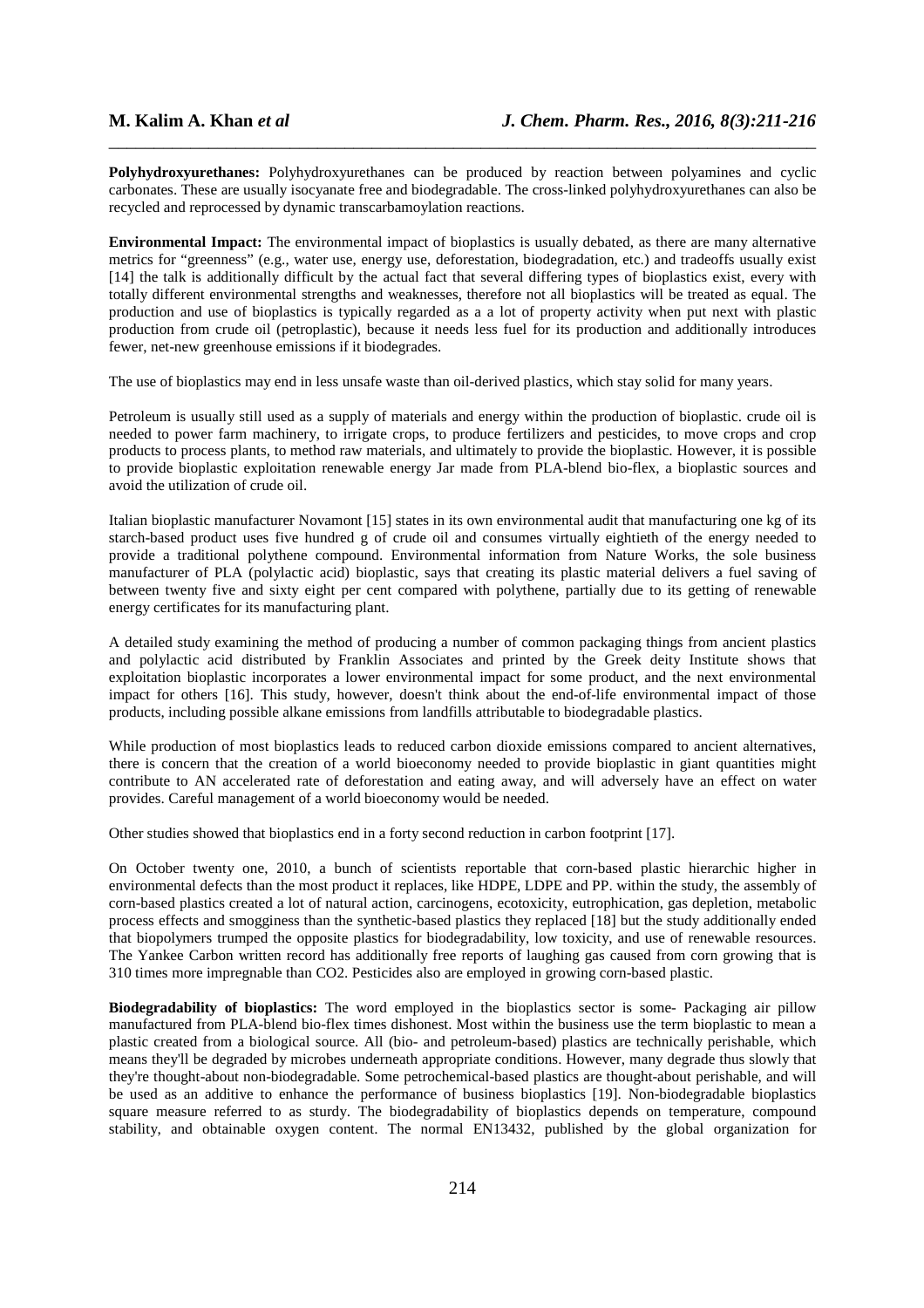Standardization, defines however quickly and to what extent a plastic should be degraded underneath the tightly controlled and aggressive conditions (at or higher than a hundred and forty °F) of an industrial composting unit for it to be thought-about perishable. This normal is recognized in several countries, together with all of Europe, Japan, and therefore the America. However, it applies solely to industrial composting units and doesn't come into being a typical for home composting. Most bioplastics (e.g. PH) biodegrade quickly in industrial composting units. These materials don't biodegrade quickly in normal compost piles or within the soil/water. Starch-based bioplastics square measure an exception, and can biodegrade in traditional composting conditions [20]. The term "biodegradable plastic" has additionally been used by producers of specially changed petrochemical-based plastics that seem to biodegrade [21] perishable plastic bag makers that have twisted their product's biodegradability could currently face legal proceeding in the America state of CA for the dishonest use of the terms perishable or compostable [22] ancient plastics such as polythene square measure degraded by ultra-violet (UV) lightweight and element. To forestall this, method makers add helpful chemicals. However, with the addition of a degradation instigator to the plastic, it is possible to realize a controlled UV/oxidation disintegration process. This kind of plastic could also be remarked as degradable plastic or oxy-degradable plastic or photodegradable plastic as a result of the method isn't initiated by microbic action. Whereas some degradable plastics manufacturers argue that degraded plastic residue can be attacked by microbes, these degradable materials do not meet the necessities of the EN13432 business composting normal. The bioplastics business has widely criticized oxo-biodegradable plastics, which the industry association says don't meet its needs. Oxo-biodegradable plastics – called "oxos"- square measure standard petroleum-based merchandise with some additives that initiate degradation. The ASTM normal for oxobiodegradables is called the quality Guide for Exposing and Testing Plastics that Degrade within the atmosphere by a Combination of oxidization and Biodegradation (ASTM 6954) [23] each nut 13432 and ASTM 6400 square measure specifically designed for PLA.

\_\_\_\_\_\_\_\_\_\_\_\_\_\_\_\_\_\_\_\_\_\_\_\_\_\_\_\_\_\_\_\_\_\_\_\_\_\_\_\_\_\_\_\_\_\_\_\_\_\_\_\_\_\_\_\_\_\_\_\_\_\_\_\_\_\_\_\_\_\_\_\_\_\_\_\_\_\_

**Advantages of using bioplastics:** Plastics made from polymers obtained from biological sources like potato sugar cane are called as bioplastics. According to European Bioplastics, a plastic is termed as bioplastic only when it is biodegradable, bio-based, or both. There are many advantages of using bioplastics.

Less CO2 emission occurs as only 0.8 metric tons of CO2 is required to make bioplastic which is 3.2 metric tons less than plastics. Bioplastics are cheap to manufacture and do not generate toxic material. While oil based plastics need fossil fuels manufacture of bioplastics does not require fossil fuels thus reducing carbon footprint. Most importantly, using bioplastics will reduce waste material which is difficult to biodegrade and causes environmental damage [24].

### **Significance:**

Microbial population is now being extensively studied for biodegradation of plastics. Microbial biodegradation uses enzymes to degrade the plastics. Some microbes also use these polymers as their sole carbon source thus degrading the polymer. The biodegradable pathways of these microbes should be studied to gain insight in the degradation mechanism. If plastics can be degraded by microbes, it will reduce solid waste which causes environmental issues.

Since microbes are catabolically versatile, we should advantage and identify microbes which can degrade plastics. Genome based studies can be done and degradation pathways should be studied to develop strategies using microbes to degraded plastics.

Furthermore, bioplastics should be advertised so that people can use them. These plastics are biodegradable and made form oil, corn starch fats etc. Bioplastics does not cause environmental pollution and are readily degraded. Thus these should be used instead of plastic which causes environmental problems and are difficult to degrade.

**Future perspective:** Plastics were first manufactured in the 20<sup>th</sup> century at large scale. These plastics, although cheap, are toxic in nature and non-biodegradable. An alternative to these plastics is bioplastics which are biodegradable and are produced using renewable biological sources. These renewable sources can be plant, seaweed, and microbial sources. According to recent studies, bioplastics from sea weeds are still under research and make a good future prospective for bioplastic manufacture. Researchers are also trying to find alternative raw material for the production of bioplastics. Results show that marine red algae can be used as a raw material [25]. Even though production of bioplastics is costly, their application is of interest owing to the drawbacks of conventional plastics [25]. Thus, the future trend is to maximize the for production of bioplastics by enhancing the properties of bioplastics producing microorganisms, plants, and algae [25].